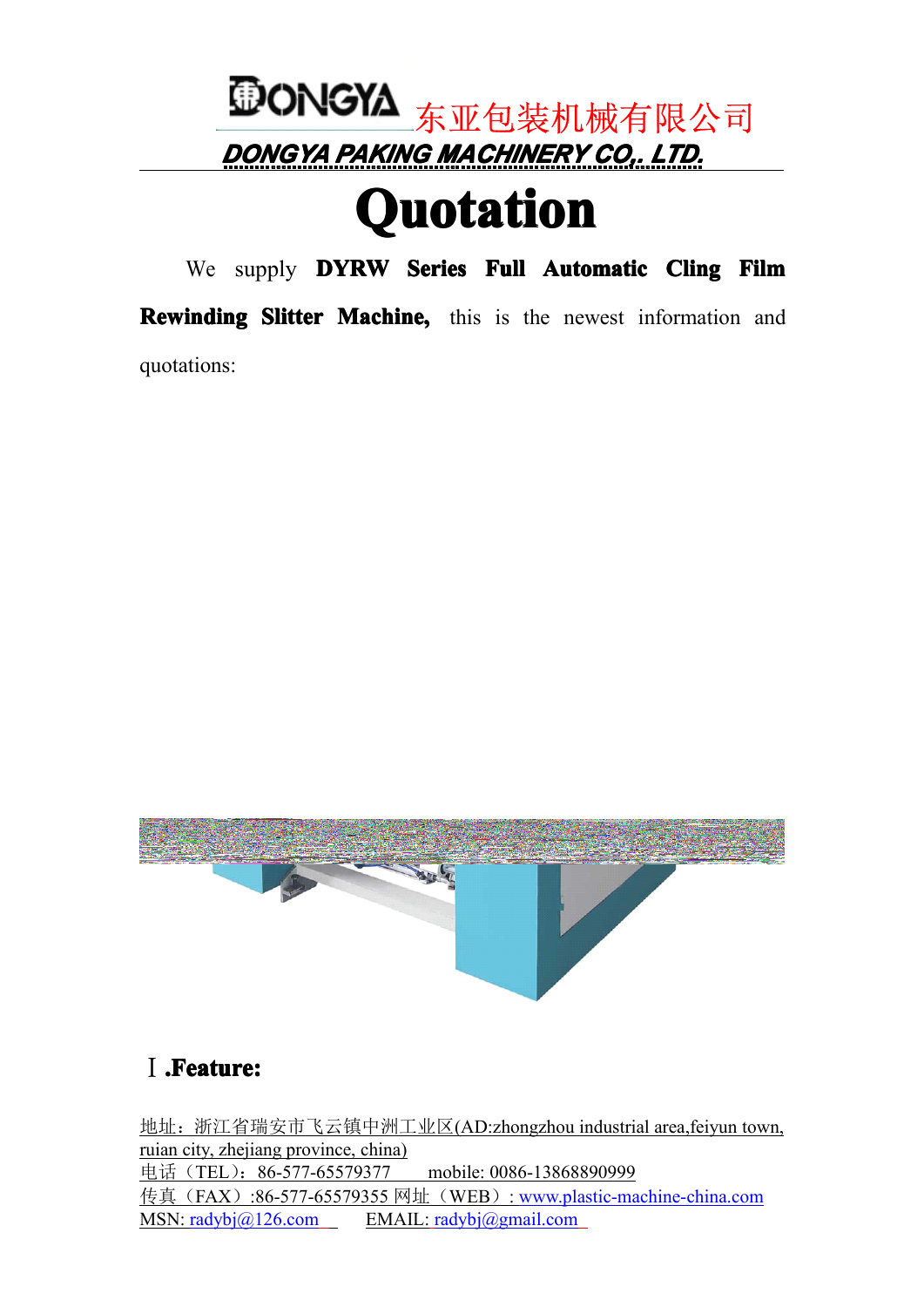

1. It is the latest style of stretch film rewinder in China. It is full automatically rewinding and cutting.

- 2. Adopt PLC touch screen. Guarantee the operation more correction and easy.
- 3. The speed is controlled system is: AC motor + Inverter

4. The main function is slit the jumbo rolls film into small rolls, and according to the rewinder can correct the error layers of the production.

5. It is suitable for stretch film, cling film, fresh keeping film, paper and aluminum foil film, etc.

6. The production main used for packing, paper, supermarket, hotel, restaurant, raw food, meat and sea food, etc.



地址:浙江省瑞安市飞云镇中洲工业区(AD:zhongzhou industrial area,feiyun town, ruian city, zhejiang province, china) 电话(TEL):86-577-65579377 mobile: 0086-13868890999 传真(FAX):86-577-65579355 网址(WEB): www.p[lastic-machine-china.com](http://www.plastic-machine-china.com/) MSN: [radybj@126.com](mailto:radybj@126.com) EMAIL: [radybj@gmail.com](mailto:radybj@gmail.com)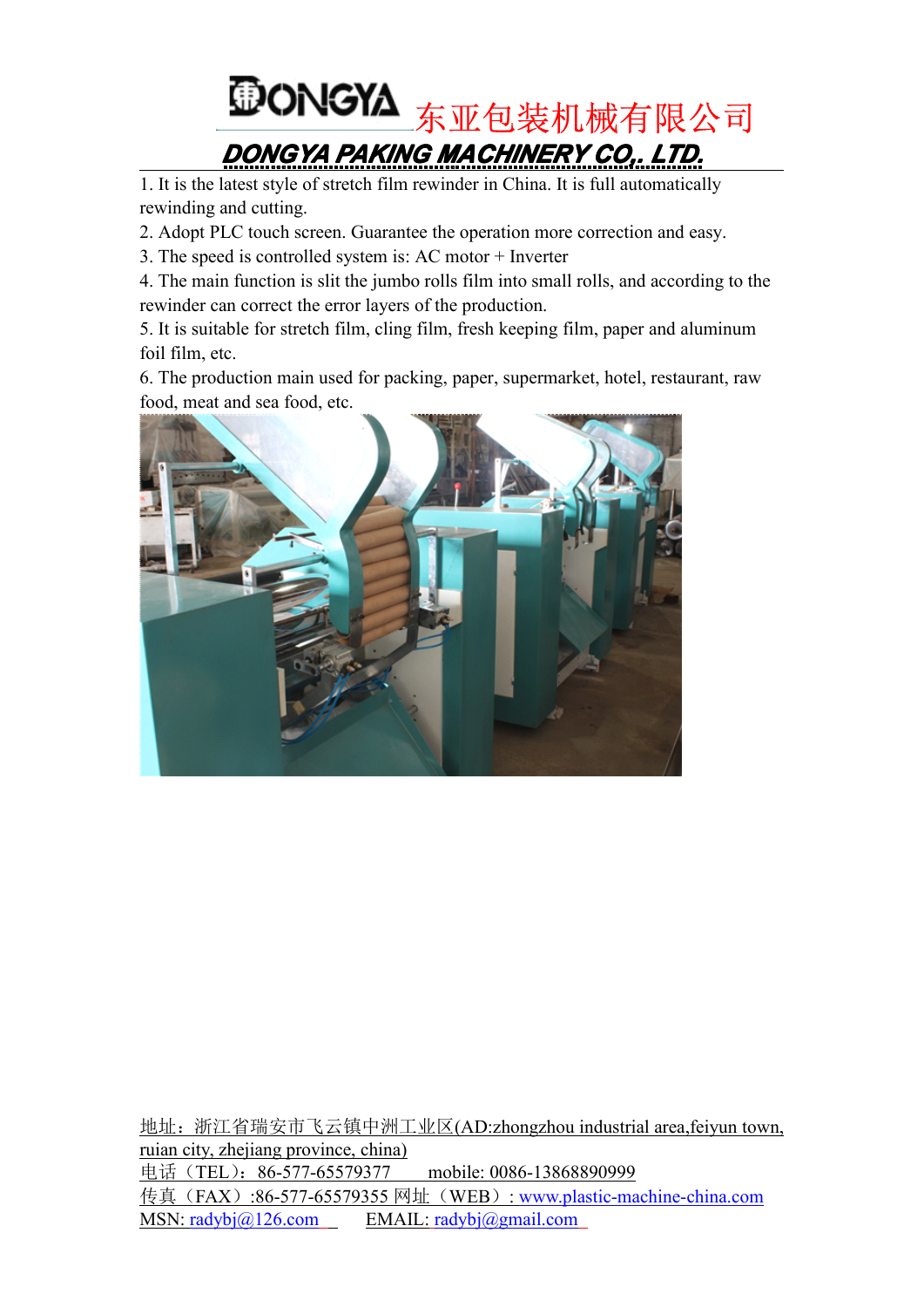





#### Ⅲ**. Main Technical TechnicalParameter**

| Type                       | <b>DYRW-5000</b> |
|----------------------------|------------------|
| Width of finished products | $450$ mm         |
| Main motor                 | $2.2$ kw         |
| Move motor                 | $0.37$ kw        |
| Linear speed of machinery  | 200-600m/min     |
| Roll laying mode           | By hand          |

地址:浙江省瑞安市飞云镇中洲工业区(AD:zhongzhou industrial area,feiyun town, ruian city, zhejiang province, china) 电话(TEL):86-577-65579377 mobile: 0086-13868890999 传真(FAX):86-577-65579355 网址(WEB): www.p[lastic-machine-china.com](http://www.plastic-machine-china.com/) MSN: [radybj@126.com](mailto:radybj@126.com) EMAIL: [radybj@gmail.com](mailto:radybj@gmail.com)